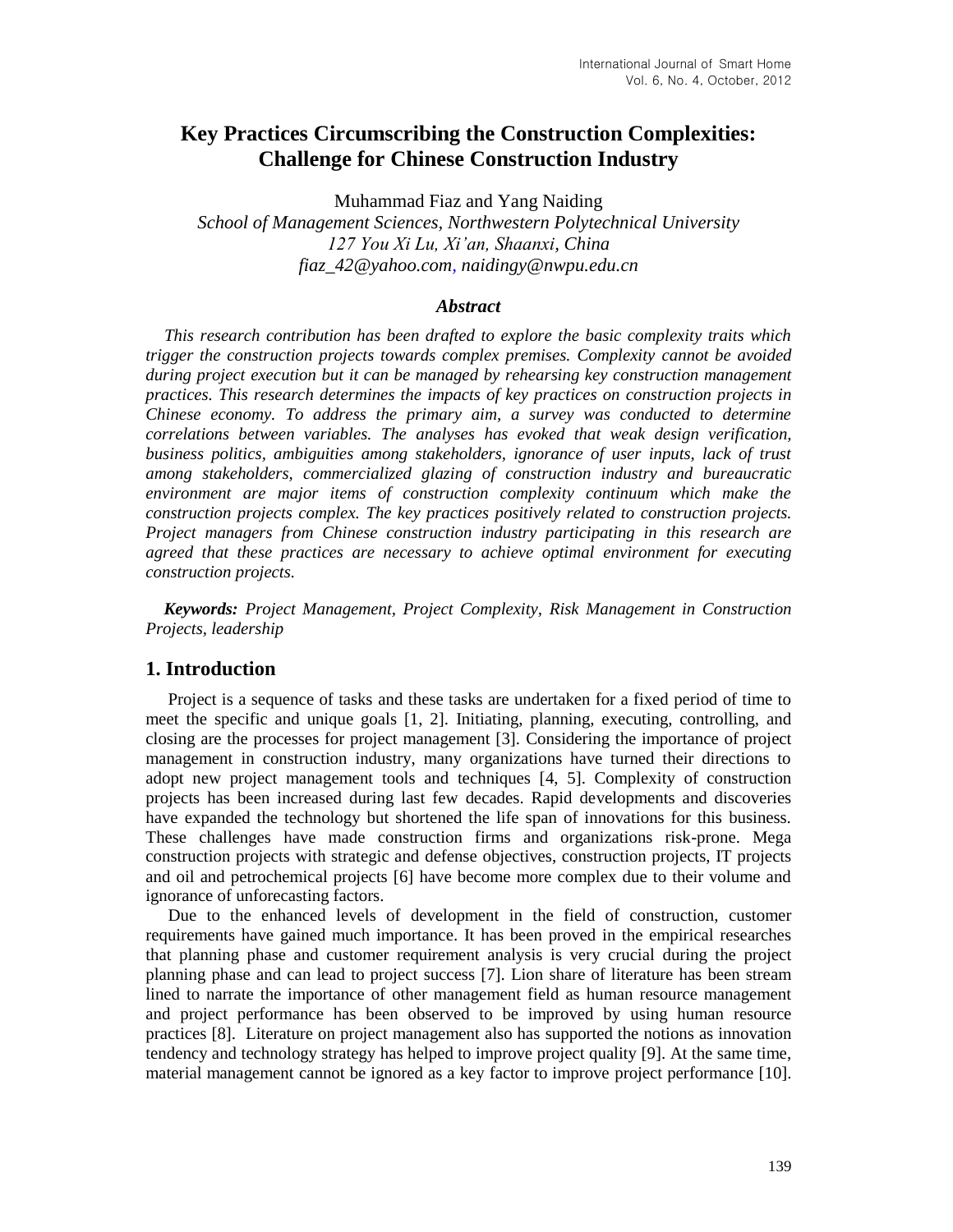Leadership is a complex but indispensable process for organizations' maneuvering in right way to achieve its objectives [11]. Performance of project manager directly relates with the effectiveness of project being managed [12]. Nevertheless, project manager's appointment is not taken for instant solution [13] to manage all modules of project. Construction industry demands some specific skills as preparing, producing and understanding information as drawings and schedules [14]. A great deal of diversity in characteristics of project managers have been realized [15]. A project manager with leadership traits must be equipped with the competency spectrum. Professional competency is the combination of knowledge based on trainings and technicalities, application of this acquired knowledge with skills developed during practice [16]. Forecasting the possible risks and analyzing the available resources are performed through such frameworks [13-17].

A lion share of literature has raised the problems faced by this industry and solutions have been provided. Rapid technological changes and shortened innovation life span has made this domain more complex. China has been renowned as world's great economy. Strong economical structure has encouraged China to enhance infra structure and living standards. Construction industry is at its boom in China. Great competitions and ever-growing complexities in construction industry triggered the project managers and construction moguls to adopt the scientific approaches in this arena. This research can be proved as a guiding step for construction industry to consider these challenges seriously and pay attentions on alignment with competency spectrum to avoid the project failures in future.

Lists of construction project complexities and key managerial practices required to cope with these uncertainties has been designed on the basis of initial interviews of the project managers doing various construction projects in China.

## **2. Research Methodology**

Project managers grasping experience of successful construction projects in China have been targeted to know their views about the construction complexity continuum with various complexity enhancing factors. This research has narrated various key construction practices which significantly influence the construction complexity continuum for optimal construction environment. An empirical research has been performed to examine the perception of the project managers and experts doing construction projects in the various domains. These experts have been serving as project managers or consultant in the different geographies of China for long period of time. A questionnaire has been designed on the bases of above said complexity continuum and construction practices necessary to overcome these construction complexities. The research instrument has been designed on the basis of initial interviews of the project managers and researchers in China. Initially, interviews were conducted from the project managers in construction department of Huading Project Management Consulting Limited Company Xi'an (HPM). HPM is incorporated in 2001 with 5.4 million Yuan registered capital. It has been established as the sole professional project management consulting and training organization in China. Well known project management experts and professionals, belonging to various industries and various fields with experience of many years became the part of this prestigious organization. Till 2010, the company has successfully completed nearly 100 consulting projects including construction projects. HPM has more than 70 branches in the country.

Research instrument comprised of two parts. Initial part explored the demographic information of the respondents while second part was based on the complexity continuum and practices to reduce the effect of these complexity enhancing factors. Respondents were requested to evaluate the questions on the basis of their expertise. Responses were scaled on 5-likert scale. Detailed survey of responses has been analyzed using SPSS software. Scientific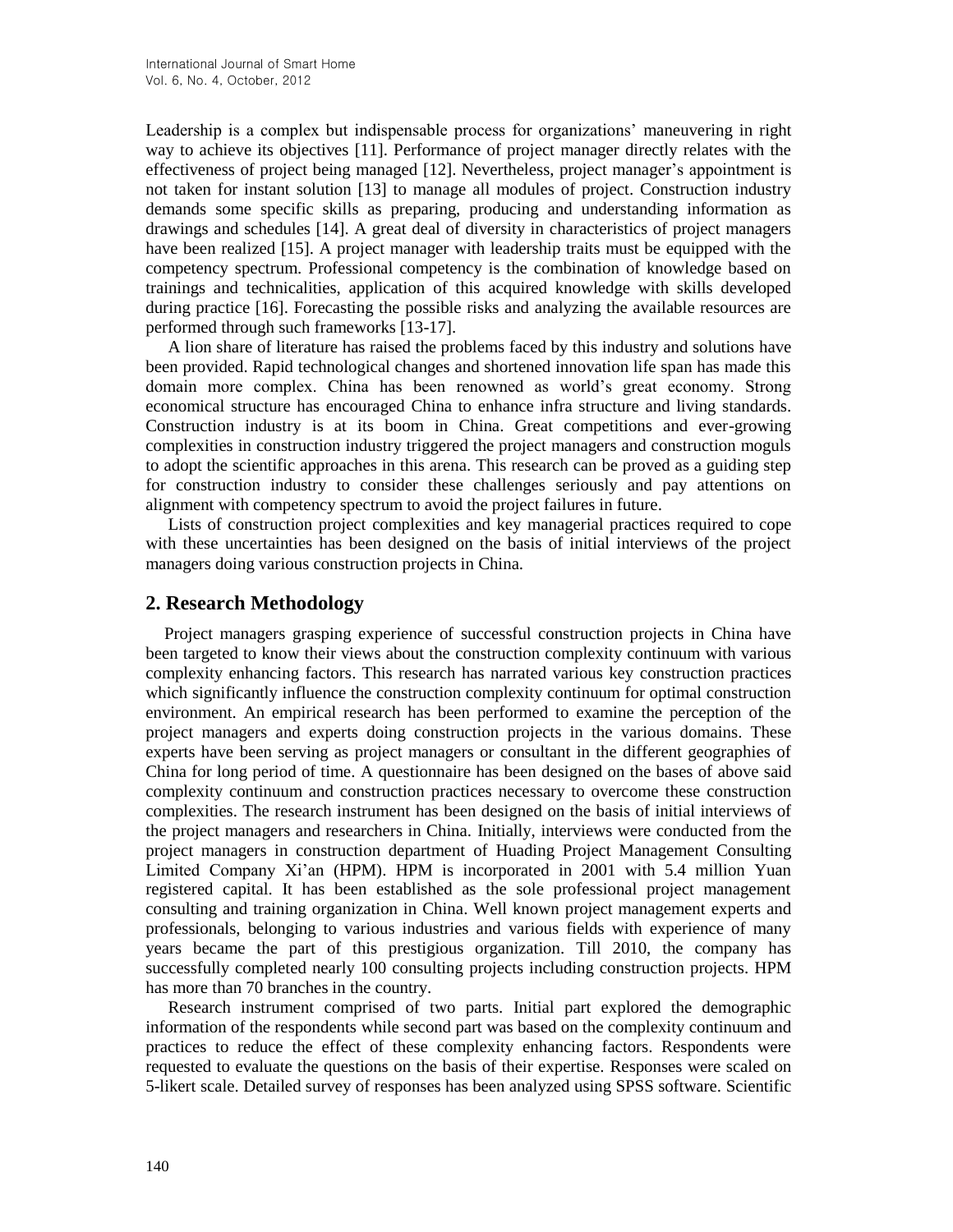investigations are performed by following deductive or inductive research approaches. Known facts and figures are logically generalized on the basis of reasoned conclusion through using deductive research approach. While, the lateral research method deals with the observation of certain phenomena conclusions are derived on the basis of this remarkable development. It can be concluded that a logically general propositions are established on the basis of observed conceptions [18].This empirical research has been conducted based on hypothytecho-deductive method which uses both qualitative and quantitative research approaches. Project managers doing project for construction industry were asked about the major challenges faced during managing the projects. Their responses were converted into the list of factors and a research instrument had been established.

Author has used non-probabilistic snow-ball data sampling techniques. This technique is helpful to select the respondents where sample has some specific traits. In our case, respondents are selected based on their specialties and core competencies regarding construction projects. Selected population for this research was Chinese construction industry. There were many difficulties to conduct this research as,

- 1. It was not easy to target and interview general population for this research
- 2. Project managers were very busy with their hectic schedules and meetings. After contacting many times, project managers were willing to give the appointments.
- 3. Construction project sites are scattered at various geographies. Many visits were done to accomplish this job

### **2.1. Hypothesis**

Following hypotheses have been designed to test the relationship among variables,

**H1:** Construction complexity continuum with complexity traits as slapdashness requirement analysis, weak design verification, business politics, delays in supply, ambiguities among stakeholders, ignorance of user inputs, ignorance of key risks, lack of trust among stakeholders, [commercialized glazing](http://www.dowcorning.com/content/construction/commglazpro/) of construction industry and bureaucratic environment makes the construction projects complex

**H2:** Key construction practices significantly influence the construction complexity continuum for optimal construction environment

#### **2.2. Data Characteristics**

Total of 57 research questionnaires were sent to respondents. These questionnaires were sent using both online and face to face techniques. 23 online and 34 face to face questionnaires were requested to 57 construction moguls. In the first phase, we received only 3 responses. Respondents were again requested through email and telephone calls to send their responses. At the end total 11 online respondents sent their feedback. Considering this problem, face to face interviews were emphasized for quick responses. Interviewees were requested to fill the questionnaire in author's presence. This factor may influence the results due to biasness. 64.7% responses were collected trough face to face approach. Only 57.9 % responses were received due to research limitations which already have been mentioned in the last section. One more reason is language barrier. We had also to filter respondents only who can speak English especially for initial interviews. Responses with 25% missing values have been rejected for this research. 2 respondents didn't provide complete information and their questionnaire were considered to be dropped. At the end, only 31 responses were included to conduct this research. Further details have been depicted in Table 1. Luckily, project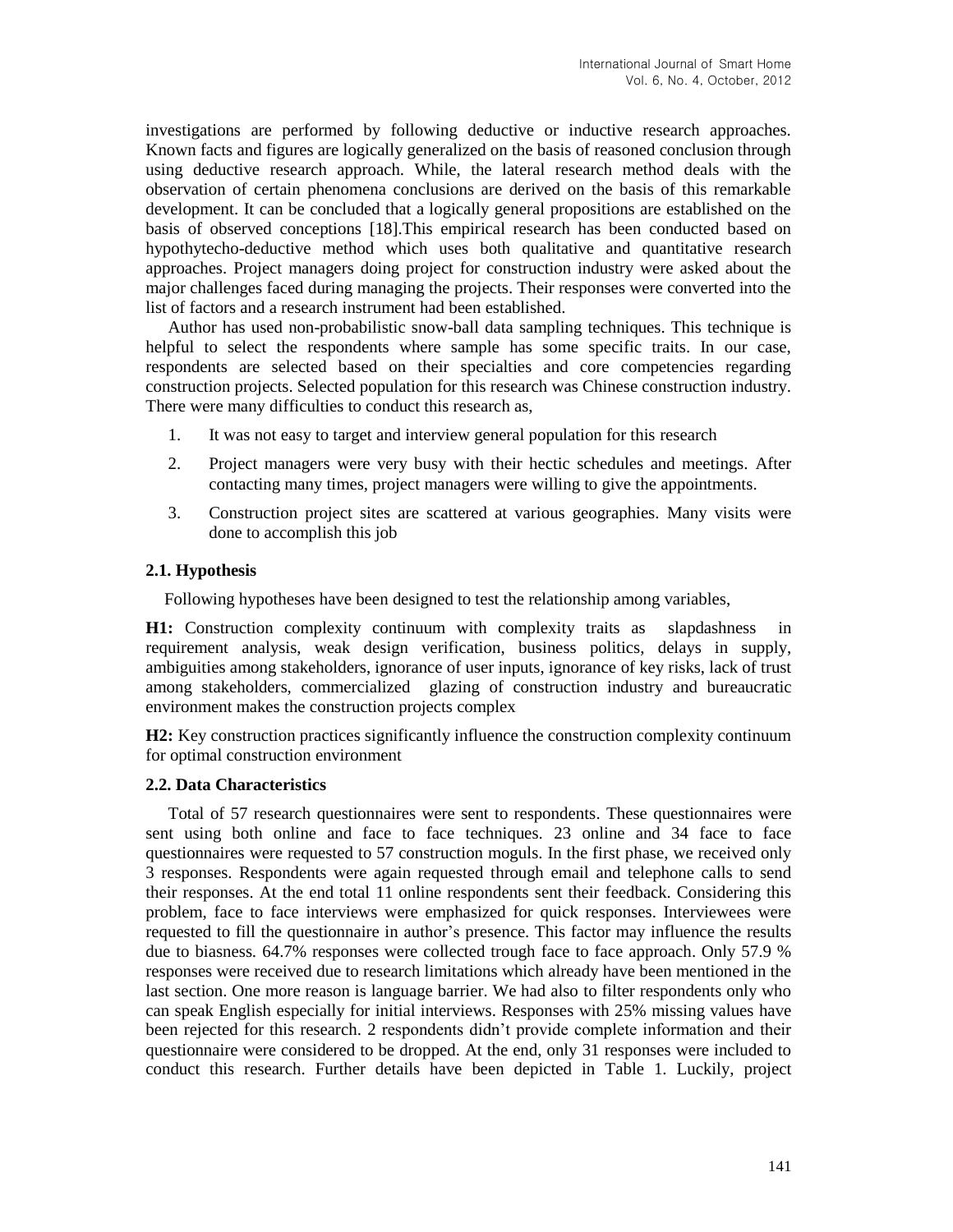managers equipped with rich construction management experience participated for this research. Figure 1 shows the ranges of experiences of research participants. Project managers with experience of construction projects within range of 11-15 years constituted the major parts of this research. Managing Director of HPM and some other team leads had experience more than 35 years.

|                        | Onli<br>ne<br><b>Sent</b> | Online<br>Receiv<br>ed | Onlin<br>$e\%$ | Face<br>to<br>Face<br><b>Inter</b><br>view | <b>Face to</b><br>Face<br>Receive<br>d | <b>Face to</b><br>Face % | <b>Total</b><br>Sent | Total<br>Recei<br>ved | Respon<br>se<br>%age | Reject<br>ed | <b>Final</b>    |
|------------------------|---------------------------|------------------------|----------------|--------------------------------------------|----------------------------------------|--------------------------|----------------------|-----------------------|----------------------|--------------|-----------------|
| No of<br>Resp<br>onses | 23                        | 11                     | 47.8           | 34                                         | 22                                     | 64.7                     | 57                   | 33                    | 57.9                 | 2            | 31 <sup>1</sup> |

**Table 1. Respondents' Frequencies**



**Figure 1. Experience of Respondents**

Respondents were selected from construction industry but these project managers were managing projects in various domains of construction business. Most of the respondents belong to the consultant firm providing consultancy for construction projects, construction site managers and construction Research institutes. A sector-wise analysis has been shown in Figure 2.



**Figure 2. Respondents' Frequency Sector Wise**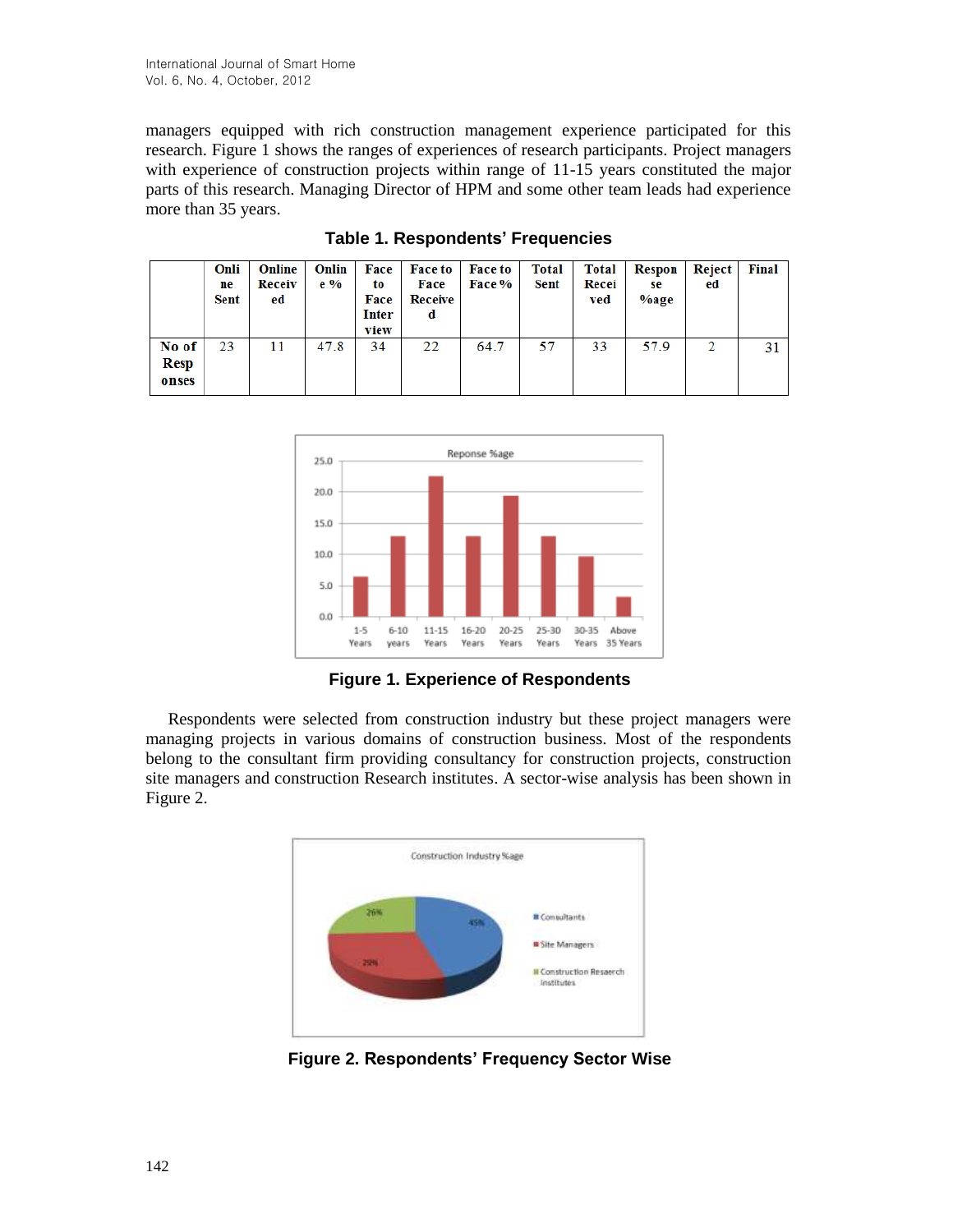# **3. Results and Analysis**

#### **3.1. Construction Complexity Continuum Makes the Construction Projects Complex**

Author has proposed a list of complexity traits, enhancing construction complexities, selected from literature. During the initial interviews from construction project professionals from Huading Project Management Consulting Limited, questions regarding these two domains were asked. On the basis of their advices and interview results, a questionnaire was designed and deployed to test the hypotheses. Regression analysis test has been performed to check the relationship among the variables. Results for this test have been given in Table 2. Analysis of the table depicts that most of the complexity continuum variables have a positive correlation with dependent variable. Positive sign is the indication that these traits enhance the construction complexities. According to the perception of construction professionals, construction project become complex in the presence of any of the above mentioned complexity traits. Their intensity may vary in magnitude but all traits with positive signs lead the construction managers to the complex premises. Unstandardized Coefficients (*B)* and *T* statistics have also been shown in Table 2. Values of  $\bf{R}$  and  $\bf{R}^2$  (.822 and .675 respectively) are also satisfactory to prove that above listed construction complexity continuum includes the factors which cause to enhance construction complexities. These statistics indicate that, weak design verification, business politics, ambiguities among stakeholders, ignorance of user inputs, lack of trust among stakeholders, [commercialized glazing](http://www.dowcorning.com/content/construction/commglazpro/) of construction industry and bureaucratic environment are major items of construction complexity continuum which make the construction projects complex.

Despite anything to the contrary, slapdashness in requirement analysis, delays in supply and ignorance of key risks have been observed having a negative relationship with complex environment for construction project variable. Respondents for underlying research have perceived these items not to be very important to influence construction project execution. Reason of conflict among these variables may be due to difference in the working environment and culture of respondents. Construction managers managing construction sites have various approaches as compare to the project managers providing consultancy for same projects. As already has been mentioned that some researchers from construction research institutes have also been involved in this research to enhance the research sample, so variation among the responses is natural. The other reason may be the presence of the interviewer at the time when the questionnaire was being filled by the respondents. Biasness for these results cannot be ignored. Such sorts of environmental factors influence the results and cannot be avoided in empirical research. Overall, all items have been observed to have significant impact on construction projects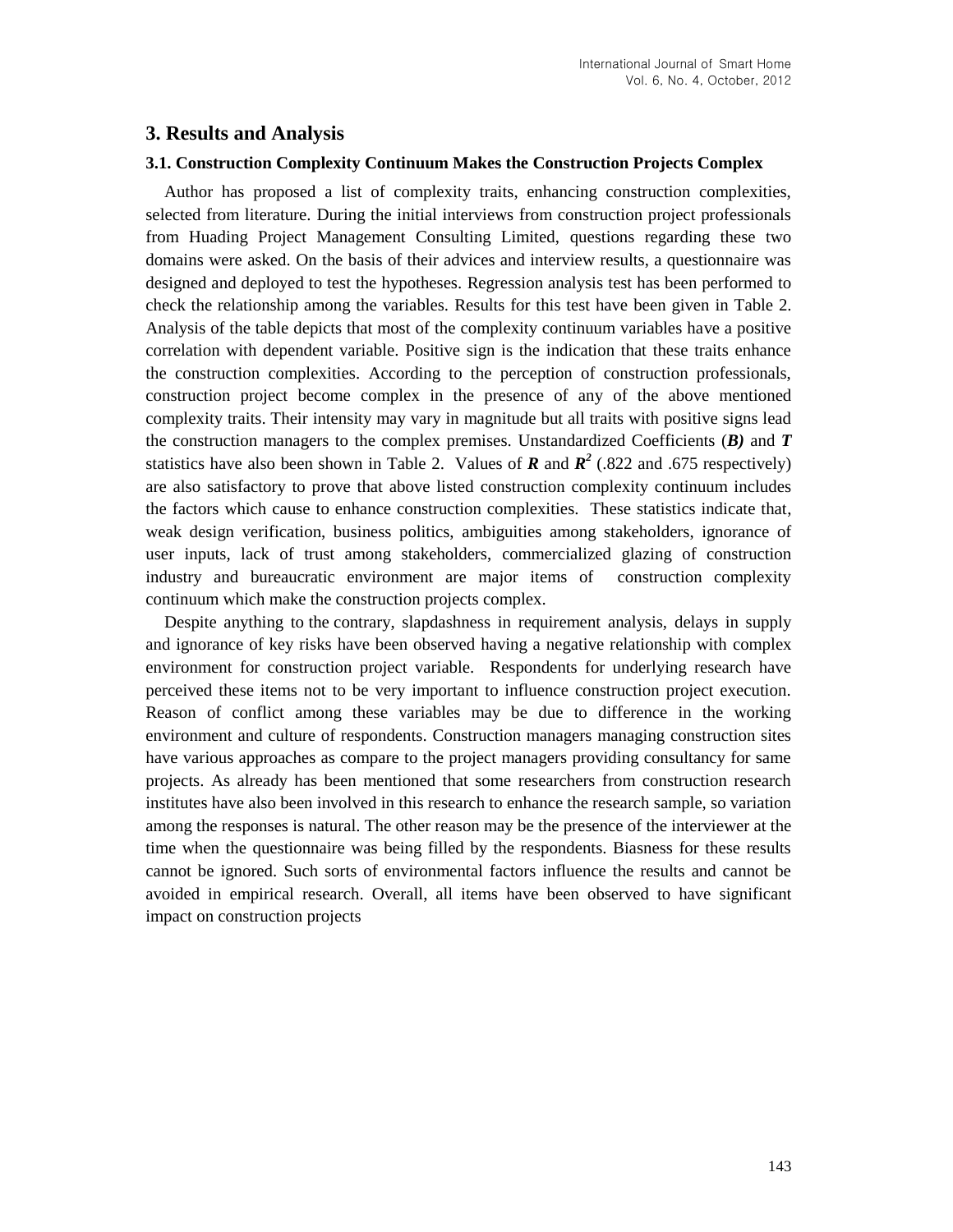|              |                 | <b>Coefficients</b> |                                |          |  |
|--------------|-----------------|---------------------|--------------------------------|----------|--|
| Model        |                 |                     | Unstandardized<br>Coefficients |          |  |
|              |                 | в                   | Std. Error                     |          |  |
| $\mathbf{1}$ | (Constant)      | 1.360               | 356                            | 3.818    |  |
|              | CCI             | $-044$              | 140                            | $-311$   |  |
|              | CC2             | 229                 | 164                            | 1.399    |  |
|              | CC3             | 418                 | .107                           | 3.909    |  |
|              | CC4             | $-262$              | .118                           | $-2.219$ |  |
|              | CCS             | 074                 | .126                           | 589      |  |
|              | CC6             | :017                | .116                           | .143     |  |
|              | CC7             | $-460$              | .143                           | $-3.213$ |  |
|              | CC <sub>8</sub> | 372                 | .122                           | 3.049    |  |
|              | CC9             | .079                | 130                            | .602     |  |
|              | CC10            | .080                | .097                           | 830      |  |

# **Table 2. Unstandardized Coefficients and T values for Model 1**

Collinearity Statistics for the same data has been depicted in Table 3. Tolerance defined as  $1-R^2$  and variance inflation factor (VIF) in all the cases have been satisfied i.e. Tolerance > 0.1 and variance inflation factor (VIF)<10.

| Model      | <b>Collinearity Statistics</b> |       |  |  |
|------------|--------------------------------|-------|--|--|
|            | Tolerance                      | VIF   |  |  |
| (Constant) |                                |       |  |  |
| CC1        | :520                           | 1.923 |  |  |
| CC2        | 422                            | 2.367 |  |  |
| CC3        | 423                            | 2365  |  |  |
| CC4        | 433                            | 2.307 |  |  |
| CC5        | 335                            | 2.983 |  |  |
| CC6        | 392                            | 2.549 |  |  |
| CC7        | 243                            | 4.120 |  |  |
| CC8        | 320                            | 3.123 |  |  |
| CC9        | 648                            | 1.543 |  |  |
| CC10       | .624                           | 1.602 |  |  |

### **Table 3. Collinearity Statistics for Model 1**

### **3.2. Key Construction Practices Significantly Influence the Construction Complexity Continuum**

Managerial practices to defeat construction complexity traits were listed down on the basis of literature and interviews from construction management tycoons. Regression analysis has been renowned as the best tool to find the relationships among the understudy variables. Managerial practices include items as core competencies, ability to predict future risks, project estimation, commitment to project, frequent meetings, adequate budgets, tuning up construction planning, awareness of new construction discoveries, leadership traits and intervention of user requirements. Results for this regression test have been given in table 4. Analysis of the table depicts that key practices required to overcome complexity spectrum has a positive correlation with dependent variable. Positive sign is the indication that key practices are necessary to be practiced diminishes the construction complexities. According to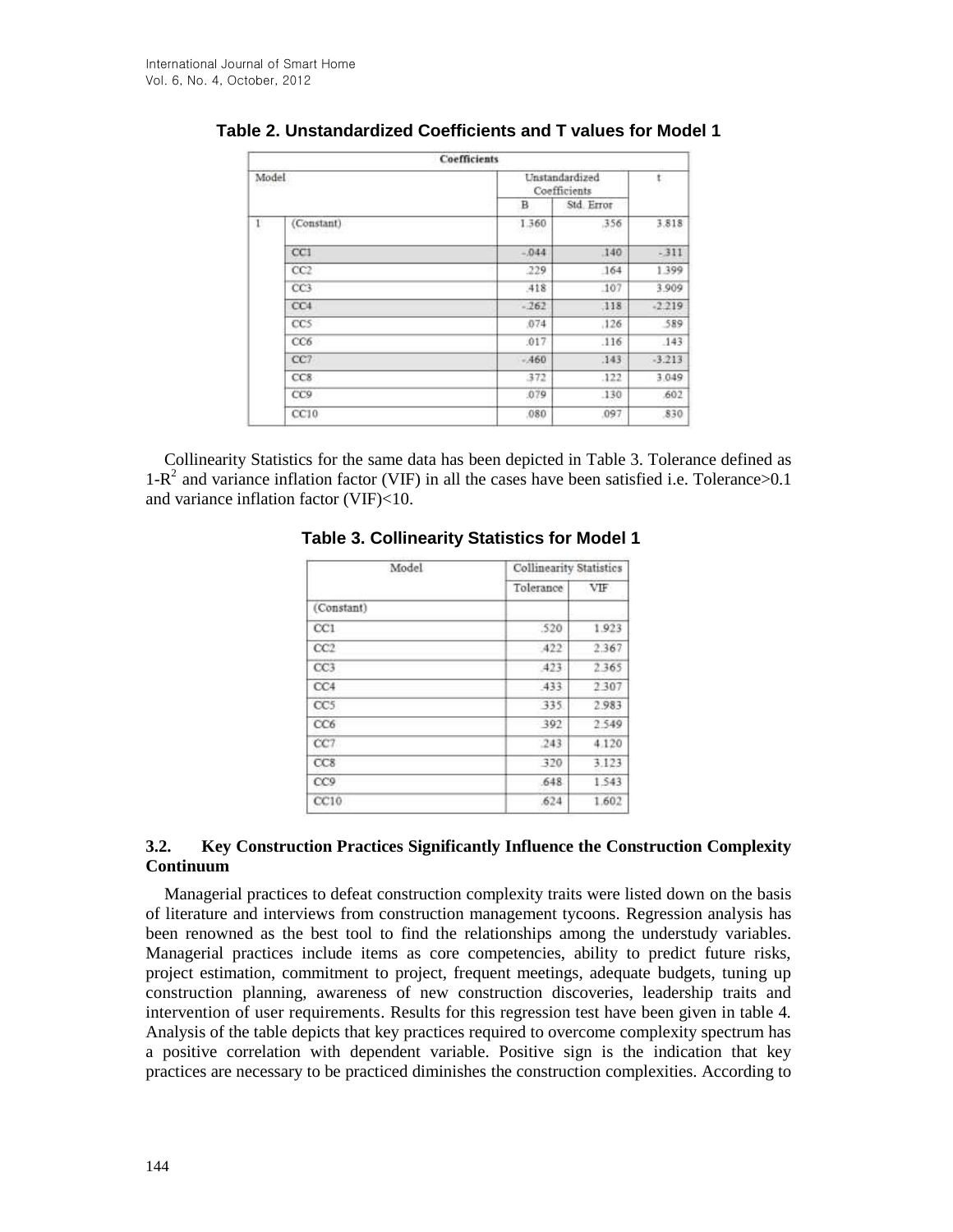the perception of construction professionals, construction project become complex prone in the absence of mentioned key practices. Their intensity may vary in magnitude but practices have influence to reduce the construction complexities and can provide an optimal environment for executing projects smoothly. Unstandardized Coefficients (*B)* and *T* statistics have values as .675 and .675 respectively and can be declared as satisfactory. Values of **R** and  $\mathbb{R}^2$  (.512 and .262 respectively) are also justified to prove that above listed Key construction practices to attain optimal environment.

Collinearity Statistics for the same data has been depicted in Table 5. Tolerance defined as  $1-R^2$  and variance inflation factor (VIF) in all the cases have been satisfied e.i. Tolerance > 0.1 and variance inflation factor (VIF)<10.

| <b>Coefficientsa</b> |            |                |       |       |  |  |
|----------------------|------------|----------------|-------|-------|--|--|
| Model                |            | Unstandardized |       |       |  |  |
|                      |            | Coefficients   |       |       |  |  |
|                      |            | В              | Std.  |       |  |  |
|                      |            |                | Error |       |  |  |
|                      | (Constant) | 1.083          | .416  | 2.606 |  |  |
|                      | KeyPrac    | .675           | .210  | 3.210 |  |  |

**Table 4. Unstandardized Coefficients and T values for Model 2**

| Model   | Collinearity      |       |  |
|---------|-------------------|-------|--|
|         | <b>Statistics</b> |       |  |
|         | Tolerance         | VIF   |  |
| KeyPrac | 1.000             | 1.000 |  |

# **5. Conclusion and Recommendations**

Construction projects have got much importance after the  $2<sup>nd</sup>$  world war. Ever-growing changes and rapid innovations in this field has pushed construction industry towards complex scenarios. Many researchers have contributed to help construction professionals but still the accuracy is a dream. This research is an effort to foreground those complexity traits which enhance the ambiguities and create complex situations. This empirical research also has blueprinted key construction practices which significantly influence the construction complexity continuum and lead to optimal construction environment where mega and complex construction projects can be executed smoothly. Population for this research was Chinese construction and management firms. Most of the samples were targeted from HPM. Results analysis has categorized various complexity traits on the basis of evaluation of practitioners. Out of 10 complexity traits, 7 were observed to have strong influence on construction industry. This contends that weak design verification, business politics, ambiguities among stakeholders, ignorance of user inputs, lack of trust among stakeholders, commercialized glazing of construction industry and bureaucratic attitude are major construction complexity traits. Construction projects become complex when project managers encounter such complexities. Interviews with project managers helped the author to assemble key practices required to deal with these complexities. Regression analysis has shown a